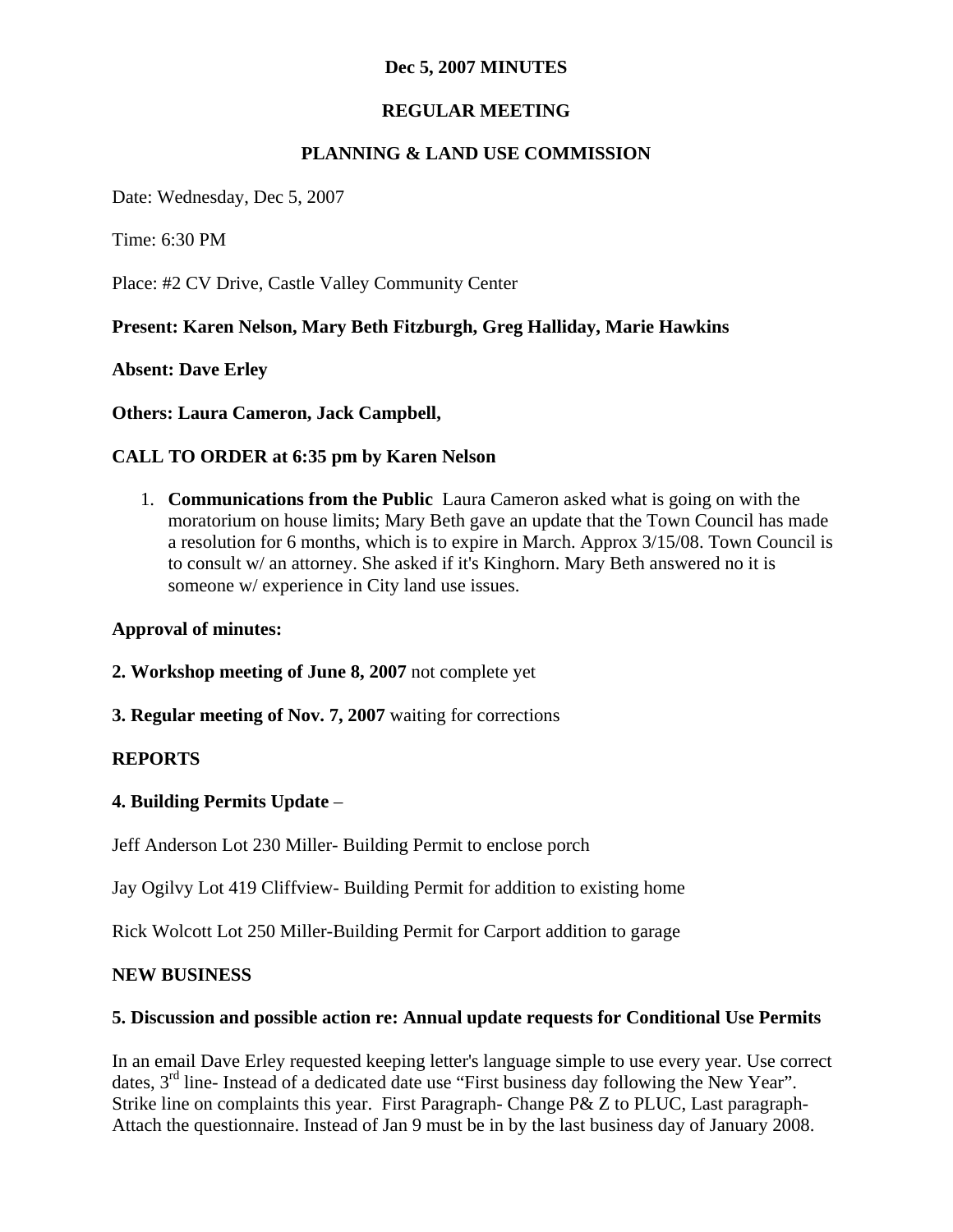Strike earlier appreciated. Strike Rebecca Martin to Debra Officer, and title. The questionnaire will need correct dates, and add PLUC not P& Z

Go through each file to send to current CUP letter by Dec 15 Mary Beth motioned to approve letter and questionnaire with corrections. Greg  $2<sup>nd</sup>$  All Aye

### **6. Discussion and possible action re: Land exchange between lots 261 and 262**

Karen did lot visit, and read the Petition to amend Subdivision aloud. (Attached) Property Owners must present the petition to PLUC to see if there are any foreseeable problems before proceeding. PLUC does not see any problem with the exchange. Greg motion to table until survey is complete. Marie  $2<sup>nd</sup>$  All Aye

## **OLD BUSINESS**

### **7. Discussion and possible action re: reorganization and revision of Zoning Ordinance 85-3**

PLUC was told by Jim L, Town Council has plans to work on this, Will keep tabled

### **8. Discussion and possible action re: Decommissioning of second dwellings. (Ranna), tabled**

Mary Beth did bring up Ranna had suggested going back and checking second dwellings periodically. Once the certificate of occupancy is received and the 30 days has past, do inspection. If in noncompliance after passing inspection, move to nuisance committee.

Laura asked about the problem of others having  $2<sup>nd</sup>$  dwellings now. That at resale this should be checked into. A house on Keogh had advertised a guest home. Karen said that is separate issue not what we're discussing now.

Karen sees a need for definition of second dwelling included on contract.

Discussion followed on subject of second dwellings and definition of such.

Karen assigned Deb to do revisions and have out within 2 weeks.

Greg motioned to put back on table, Mary Beth  $2<sup>nd</sup>$  All Aye.

## **9. Report, discussion and possible action re: updating the Deer Fencing Ordinance (Greg Halliday), tabled**

Mary Beth motion to take off, Greg  $2<sup>nd</sup>$  All Aye

Dave emailed this definition to PLUC to be read by Karen

A suggested definition of Commercial Agriculture: Land devoted to the raising of useful plants with a reasonable expectation of profit, including:

(i) forages and sod crops;

(ii) grains and feed crops;